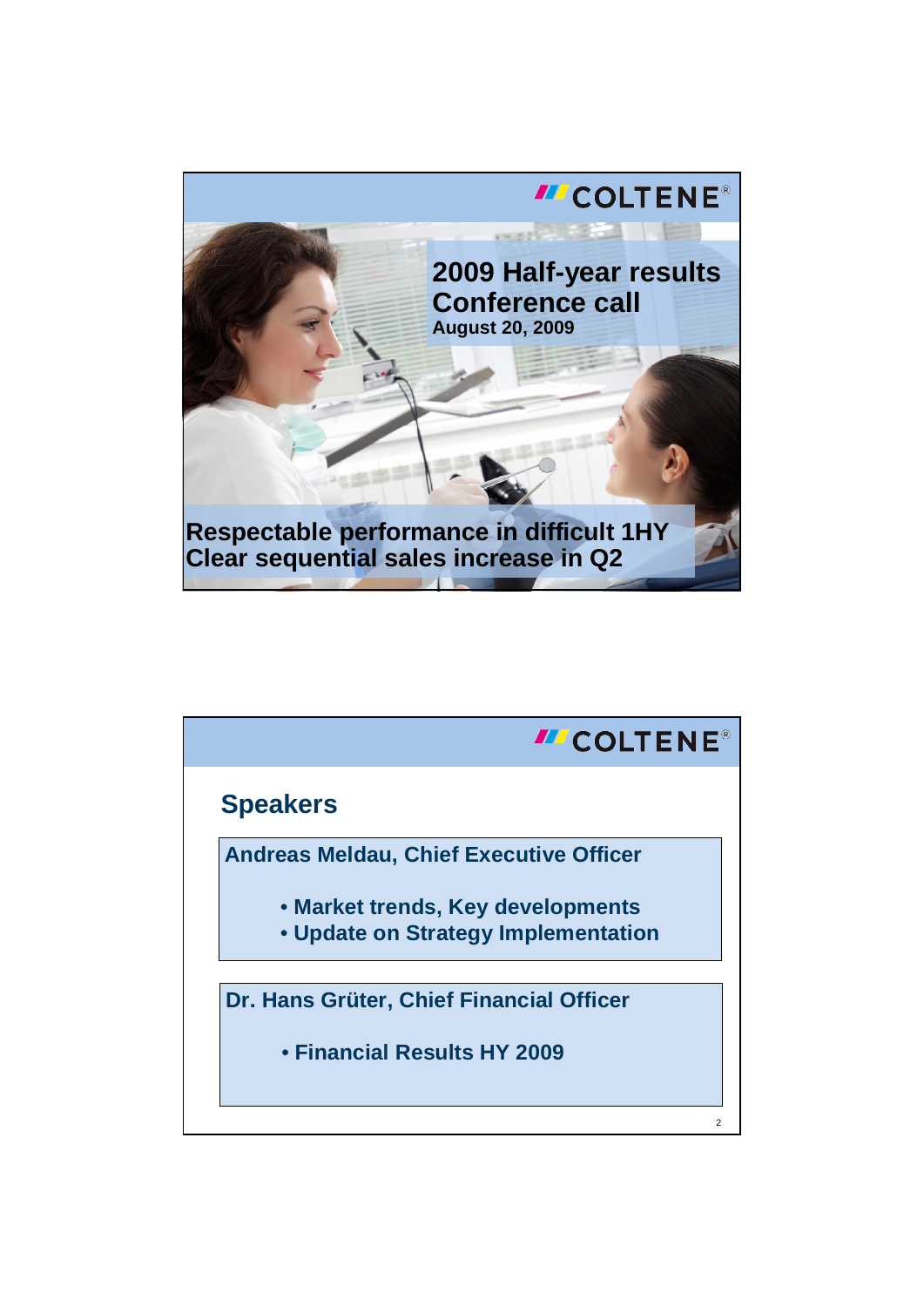## **III** COLTENE®

3

## **Safe Harbour Statement**

Before we may start with the presentations, we need to remind you that the information made available in this conference call may include forward-looking statements that reflect the intentions, beliefs or current expectations and projections of COLTENE Holding AG about the future results of operations, financial condition, liquidity, performance and similar circumstances. Such statements are made on the basis of assumptions and expectations which may prove to be erroneous, although COLTENE Holding AG believes them to be reasonable at this time.

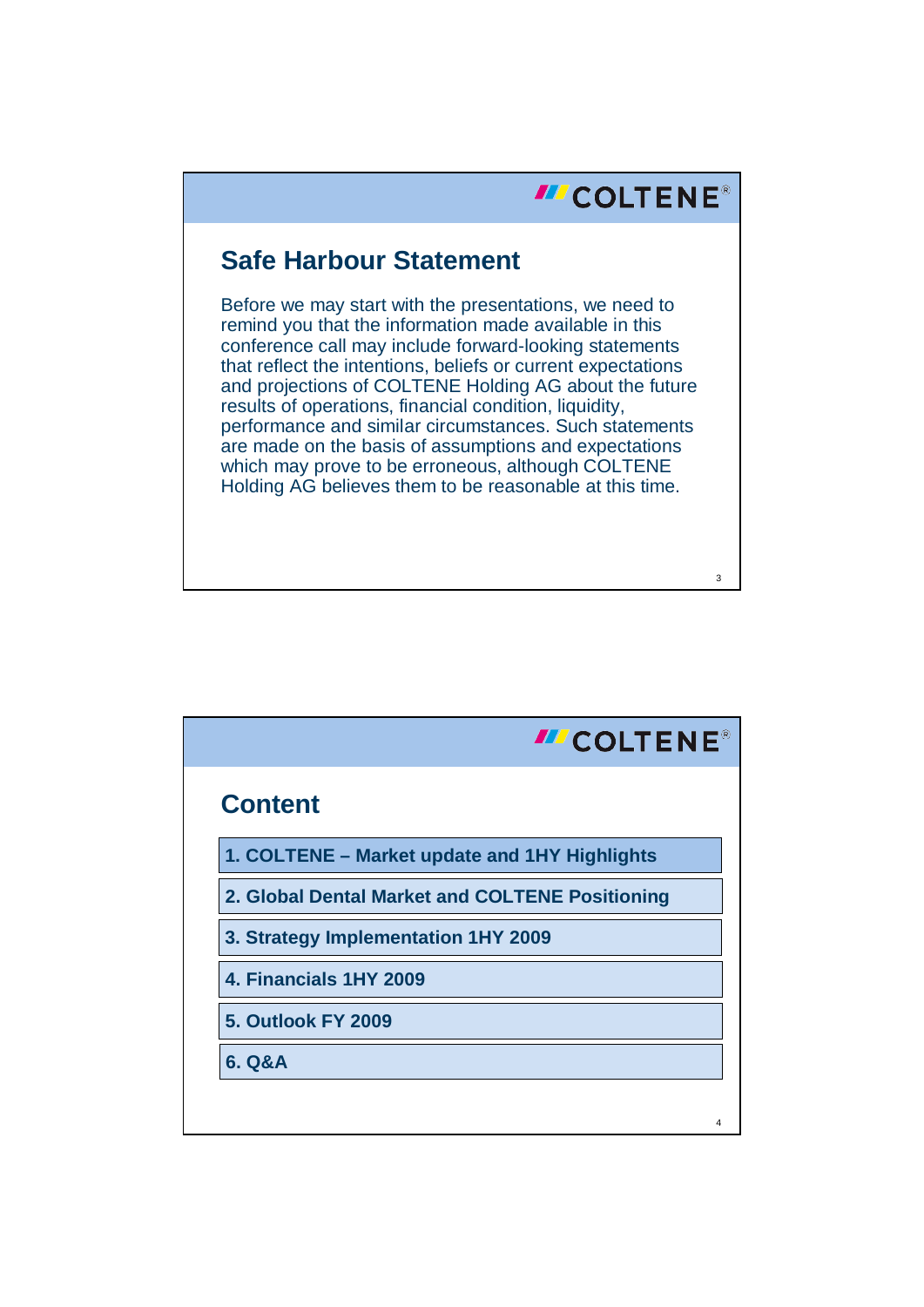

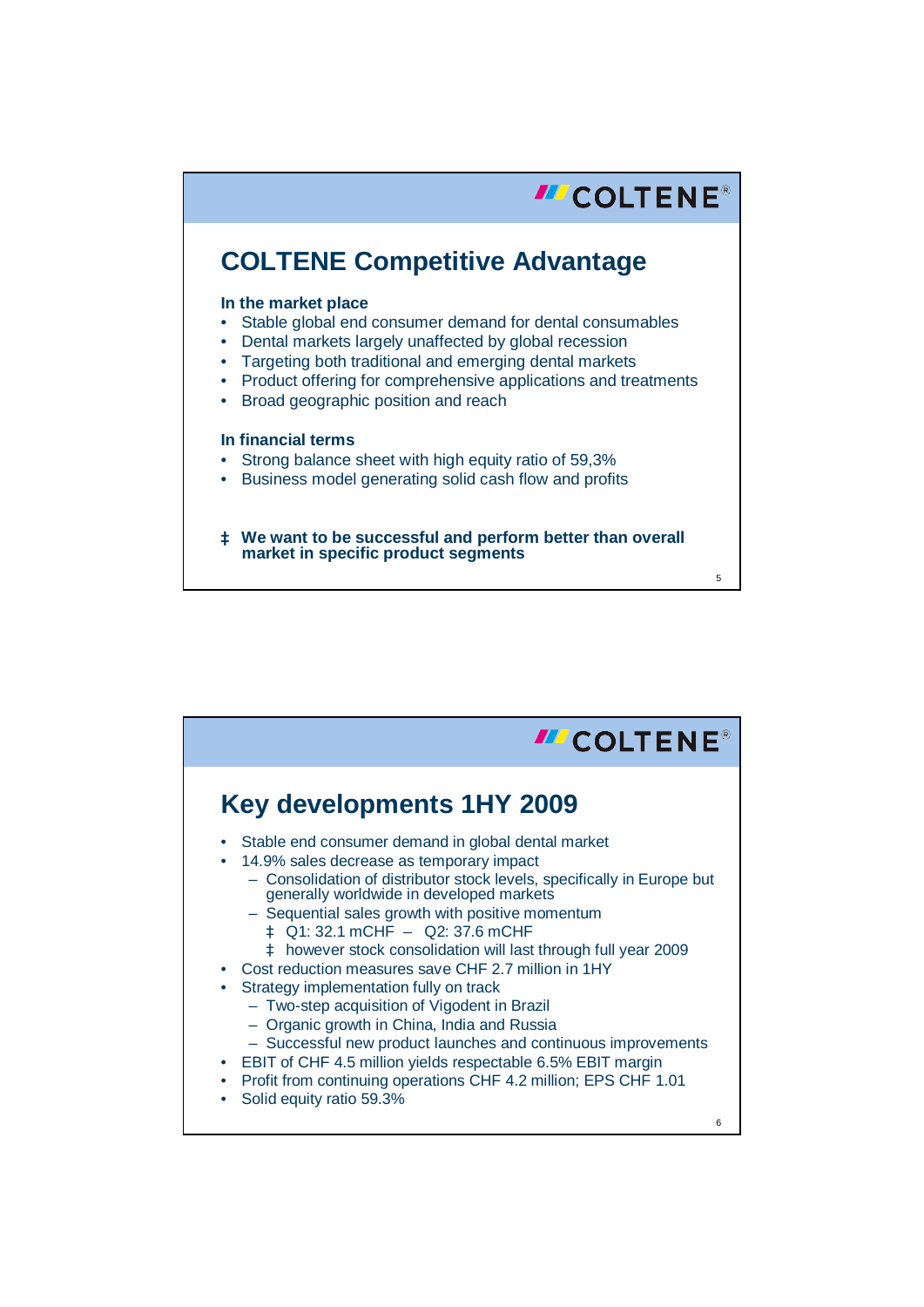

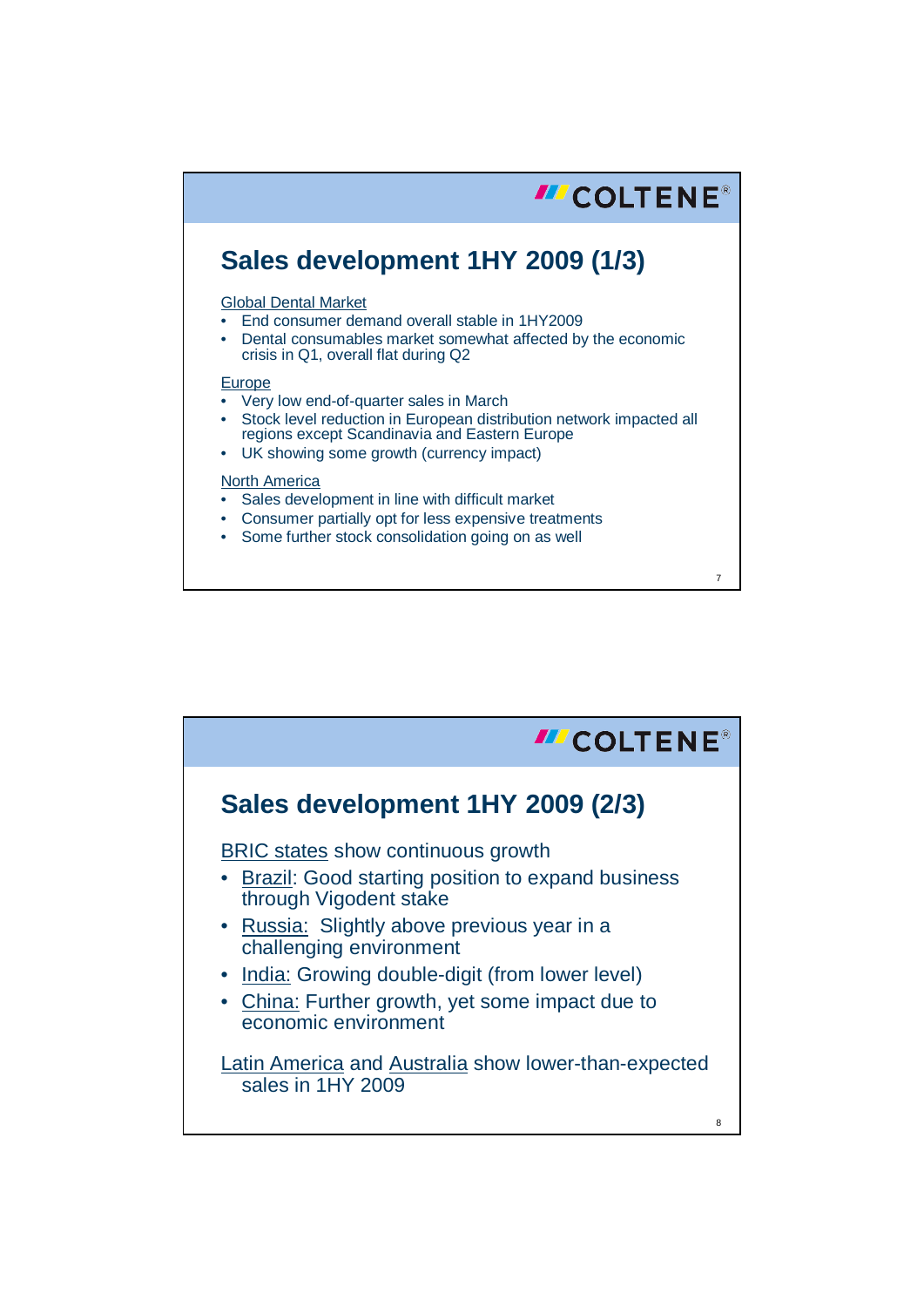

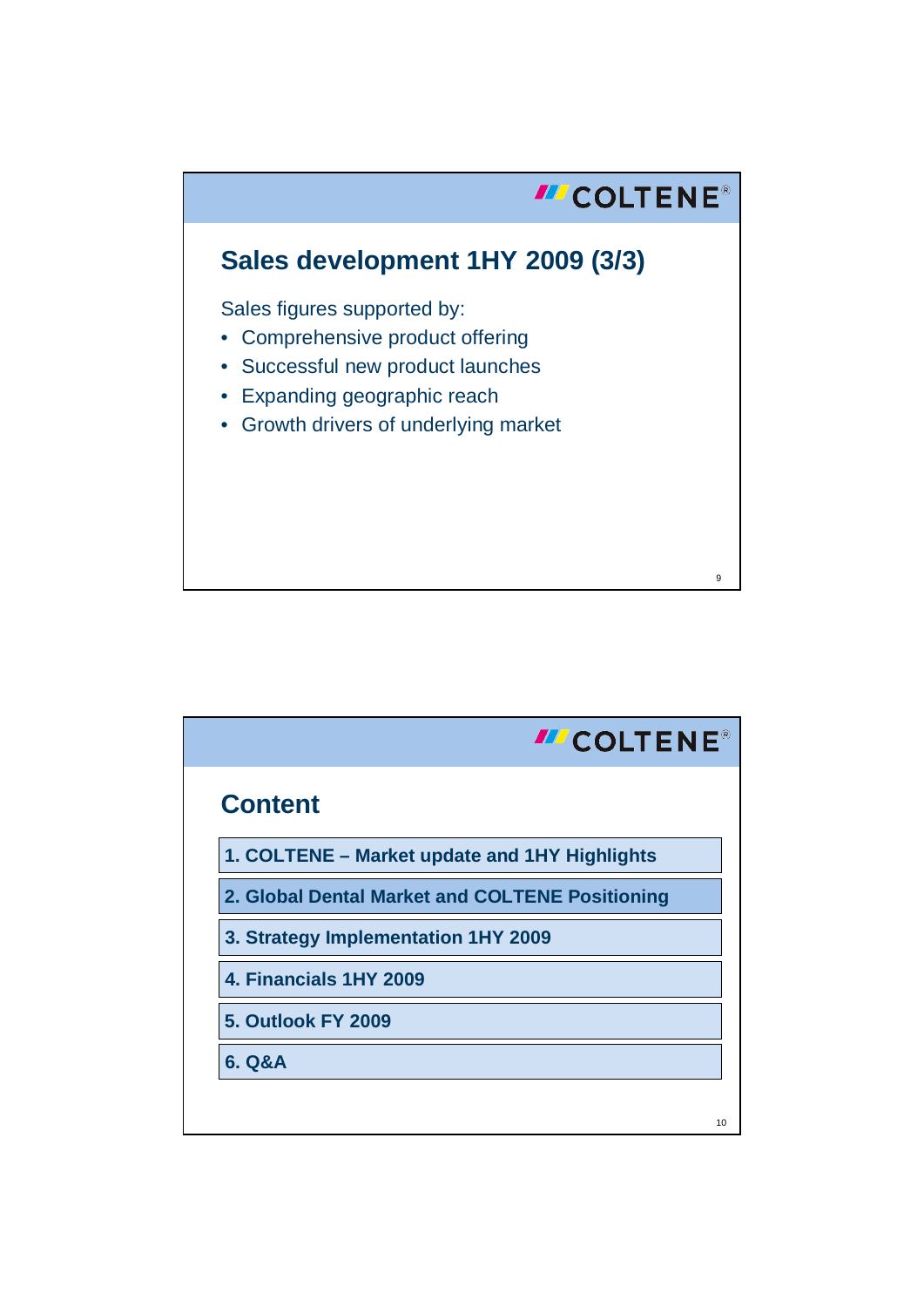

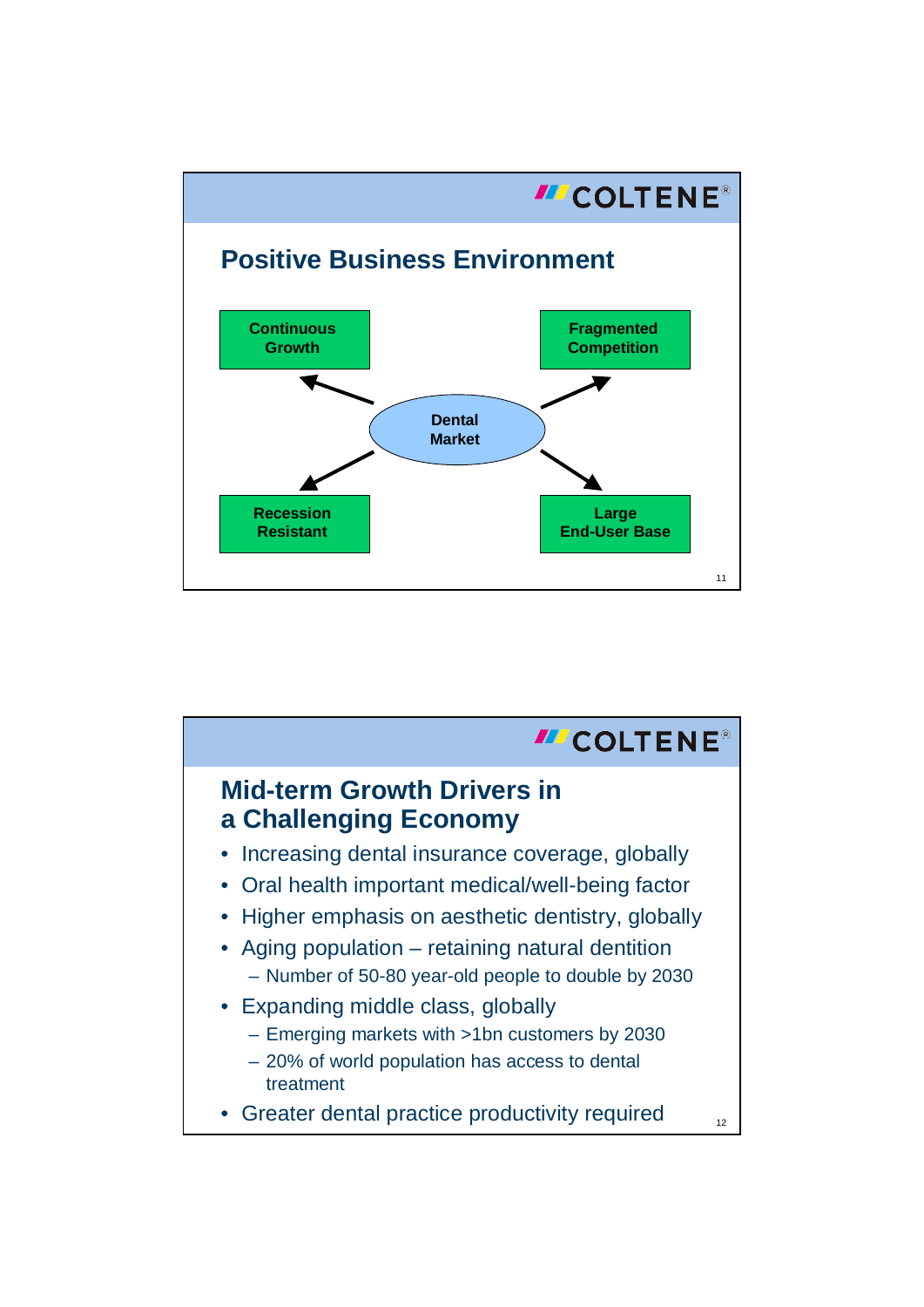

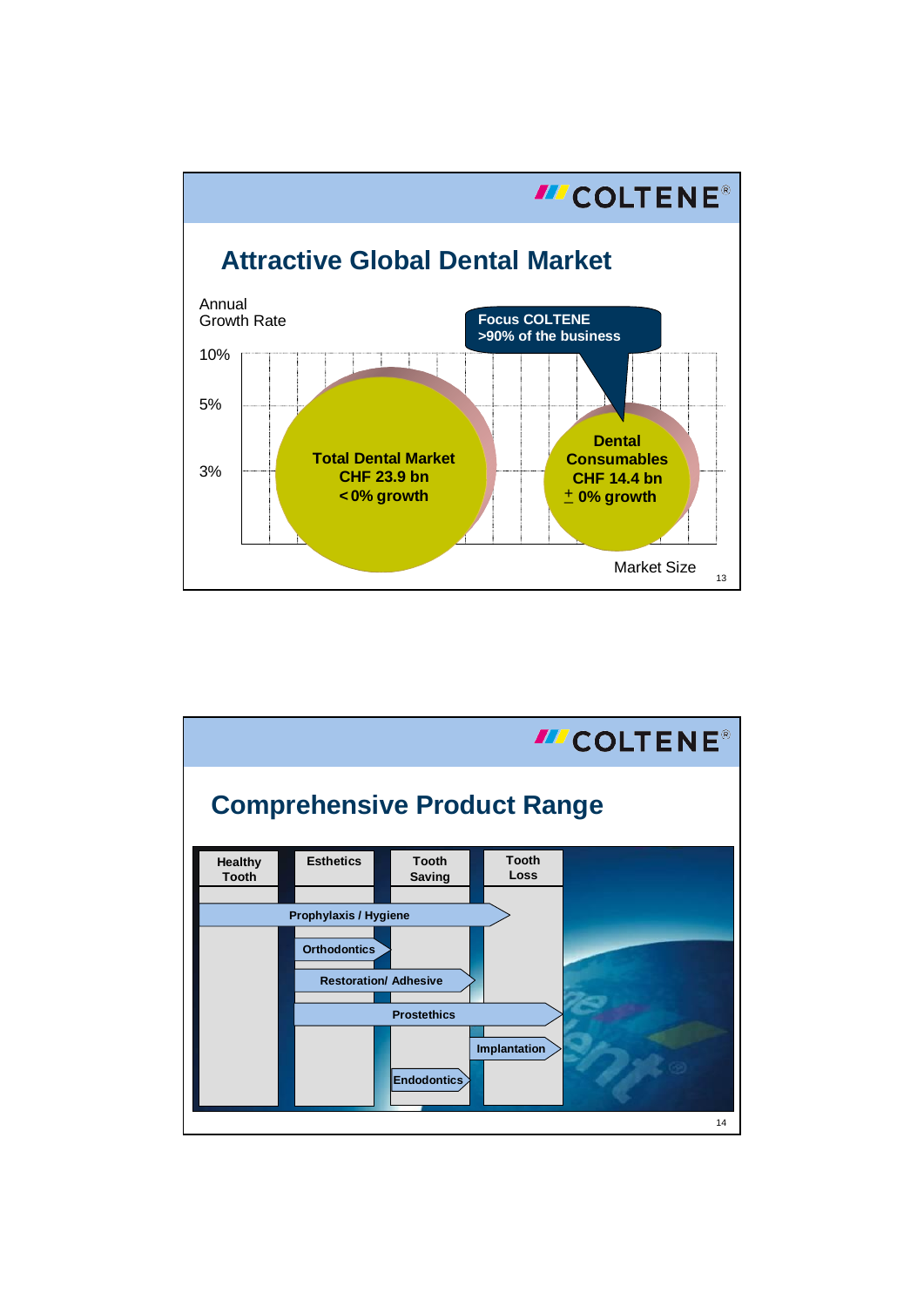

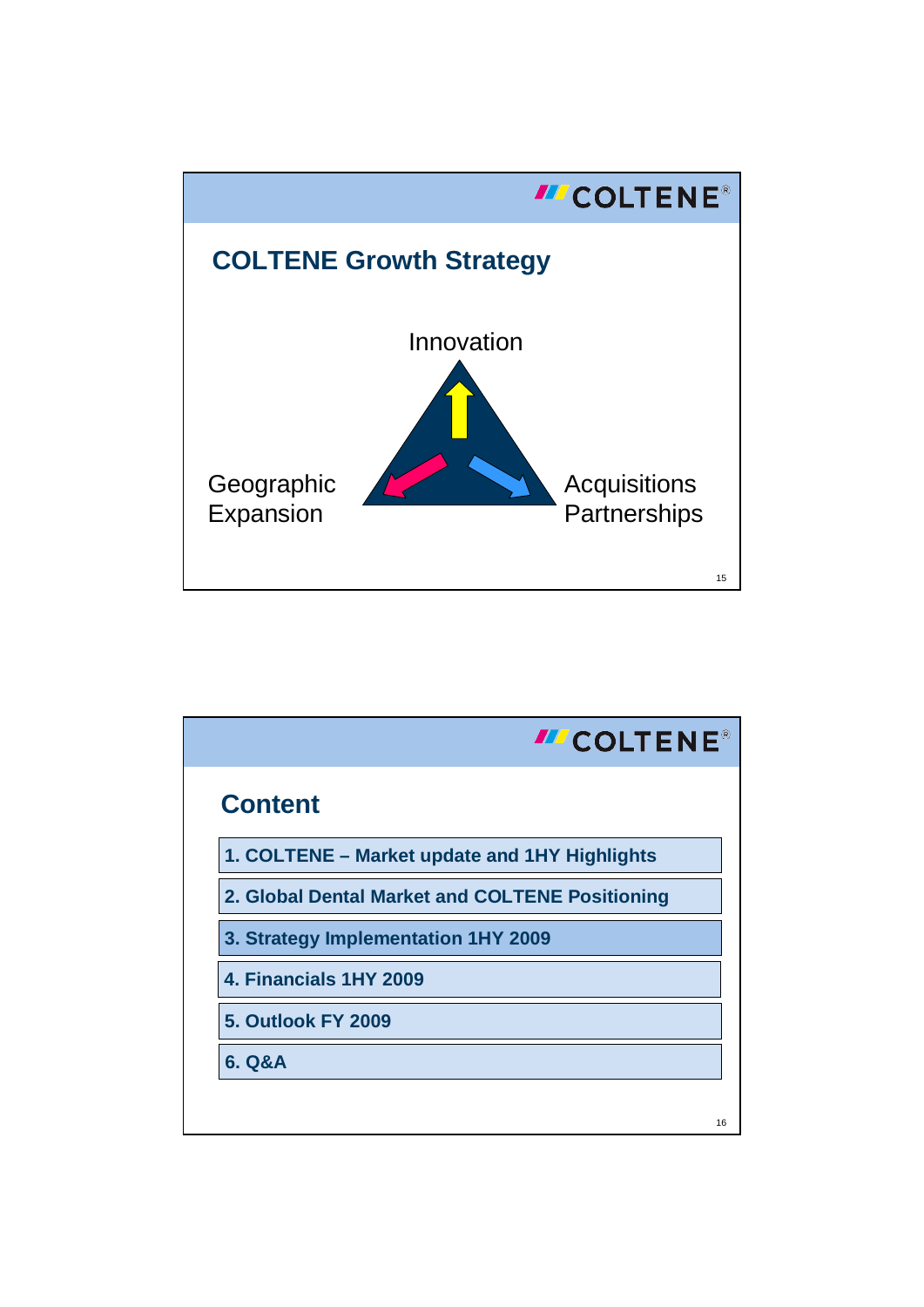

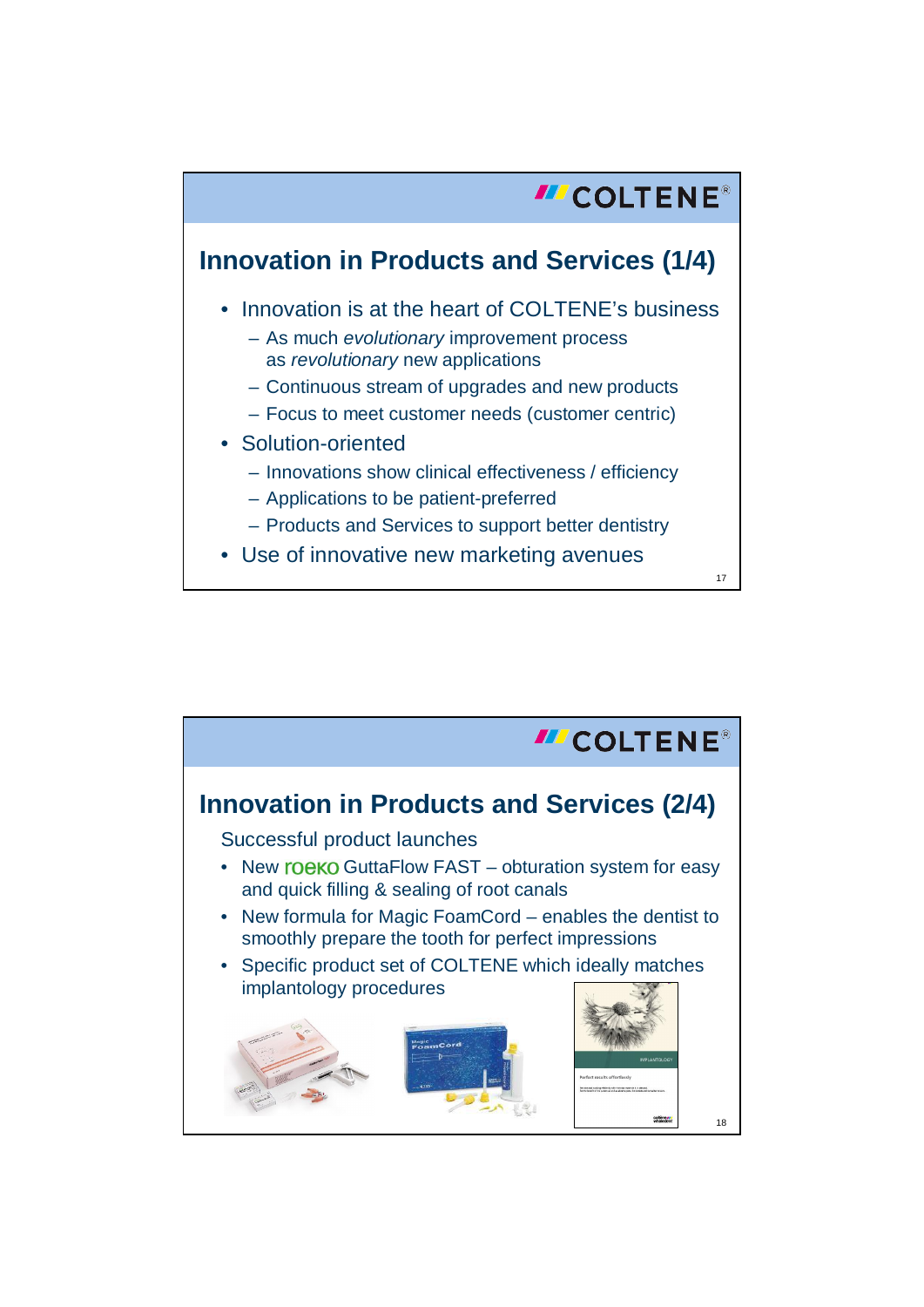

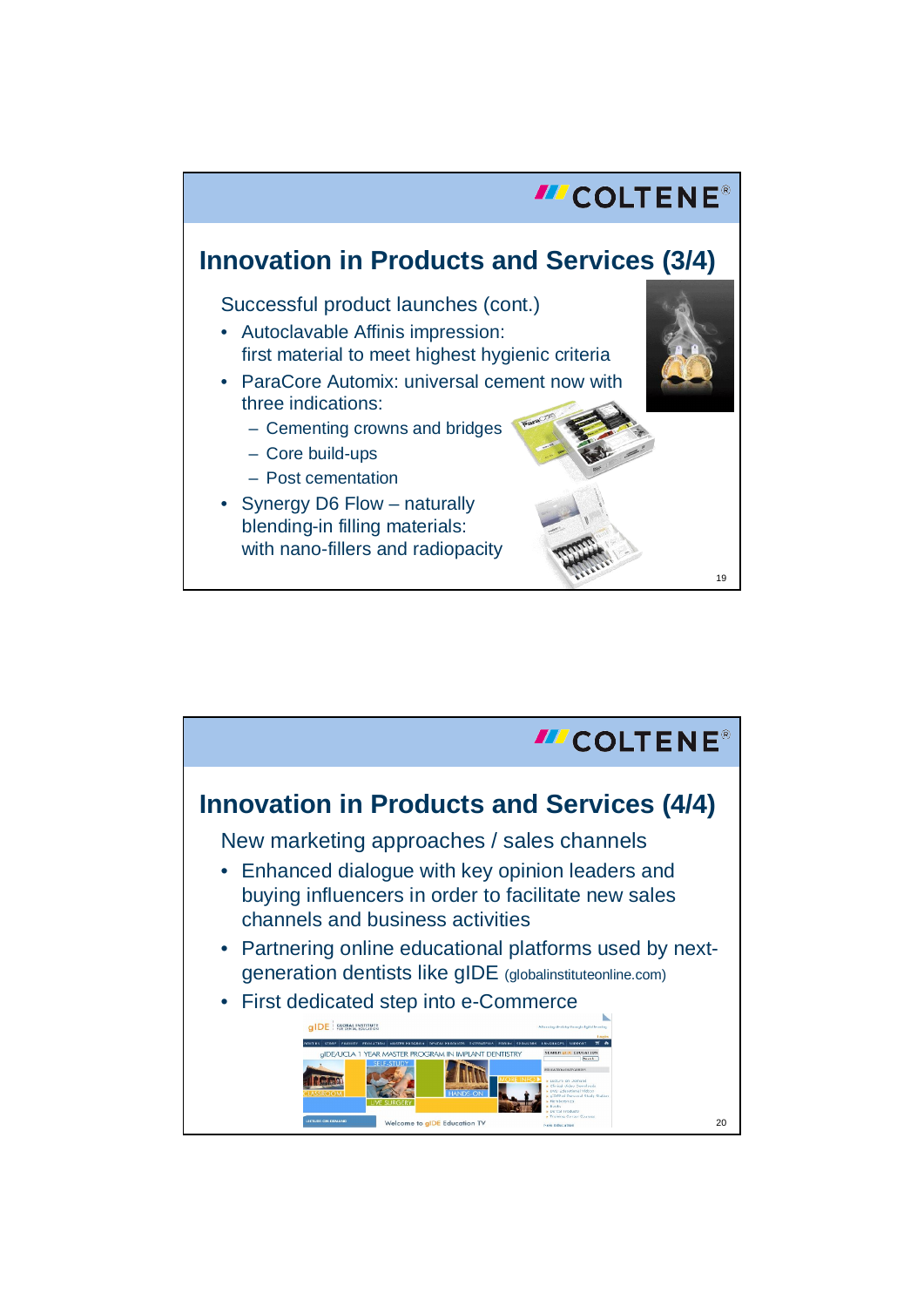

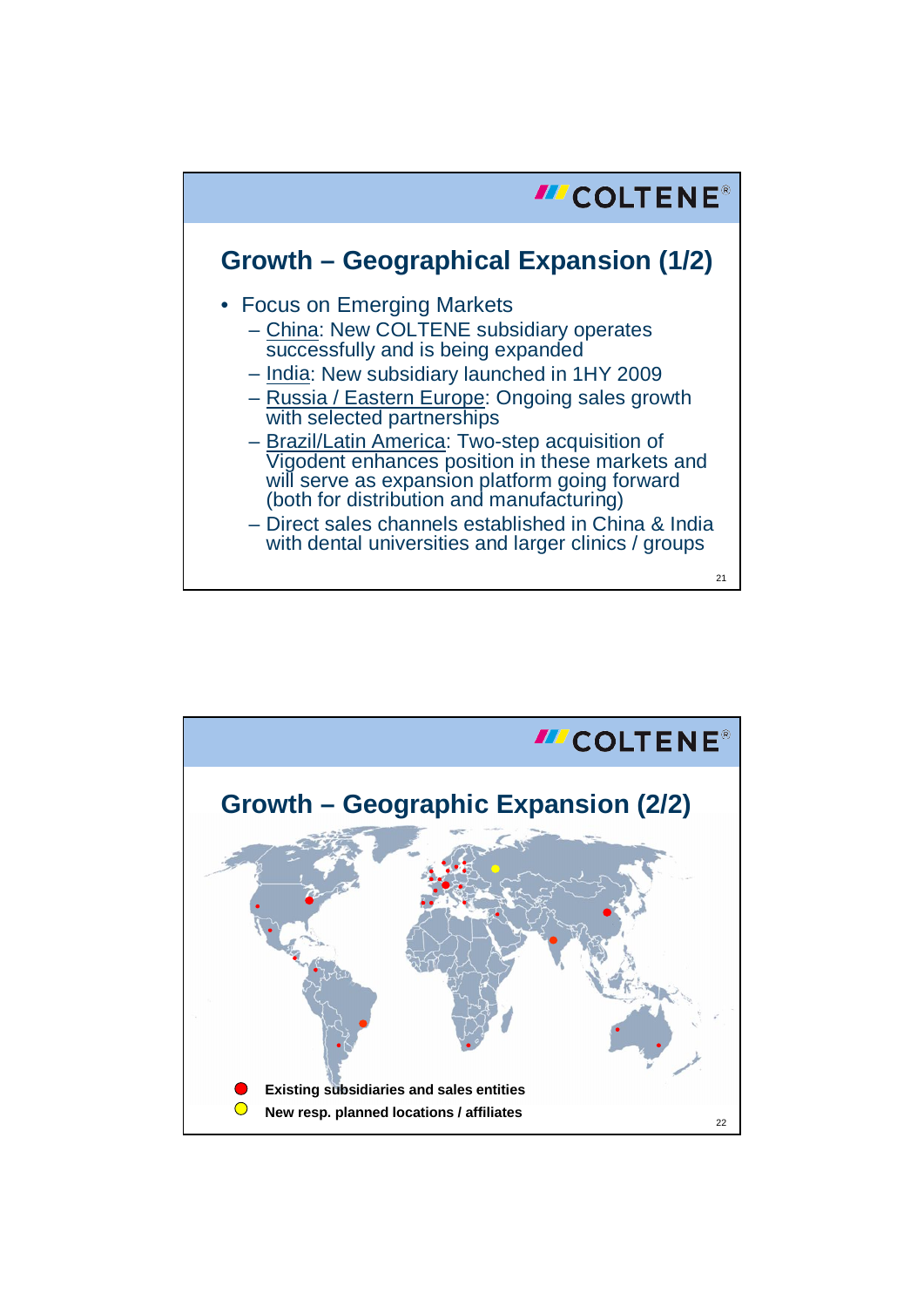## **III** COLTENE® **Acquisitions and Partnerships (1/2)** Two-step acquisition of Vigodent, Brazil • Former sales partner for Brazil • Perfect business and cultural match • 40% stake to be increased to 100% over next two years • Generating around CHF 11 million sales with 170 employees • Once fully consolidated, most sales will be incremental to COLTENE • State-of-the-art production facilities for impression and filling materials in Rio de Janeiro

23

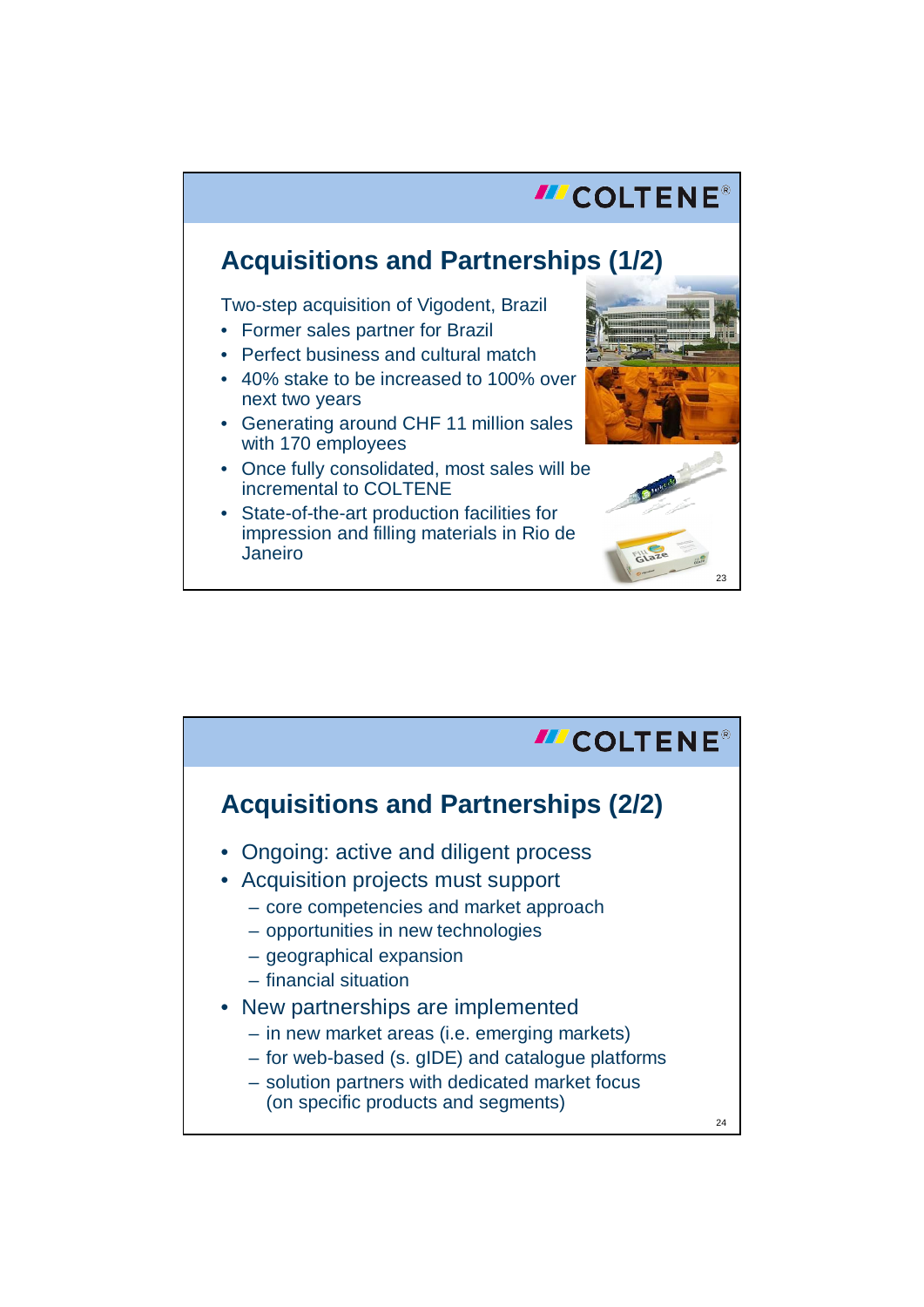

| <b>Comprehensive Income (1)</b> |         |        |         |        |          |
|---------------------------------|---------|--------|---------|--------|----------|
| 1'000 CHF                       | 1 HY 09 | ℅      | 1 HY 08 | %      | % YoY    |
| <b>Net Sales</b>                | 69'674  | 100.0% | 81'915  | 100.0% | $-14.9%$ |
| <b>Raw materials</b>            | 18'038  | 25.9%  | 22'665  | 27.7%  | $-20.4%$ |
| Personnel expenses              | 28'919  | 41.5%  | 29'336  | 35.8%  | $-1.4%$  |
| Other expenses                  | 16'019  | 23.0%  | 18'314  | 22.4%  | $-12.5%$ |
| <b>Total operating expenses</b> | 44'938  | 64.5%  | 47'650  | 58.2%  | $-5.7%$  |
| Depreciation&amortization       | 2'162   | 3.1%   | 2'084   | 2.5%   | 3.7%     |
| <b>EBIT</b>                     | 4'536   | 6.5%   | 9'516   | 11.6%  | $-52.3%$ |

26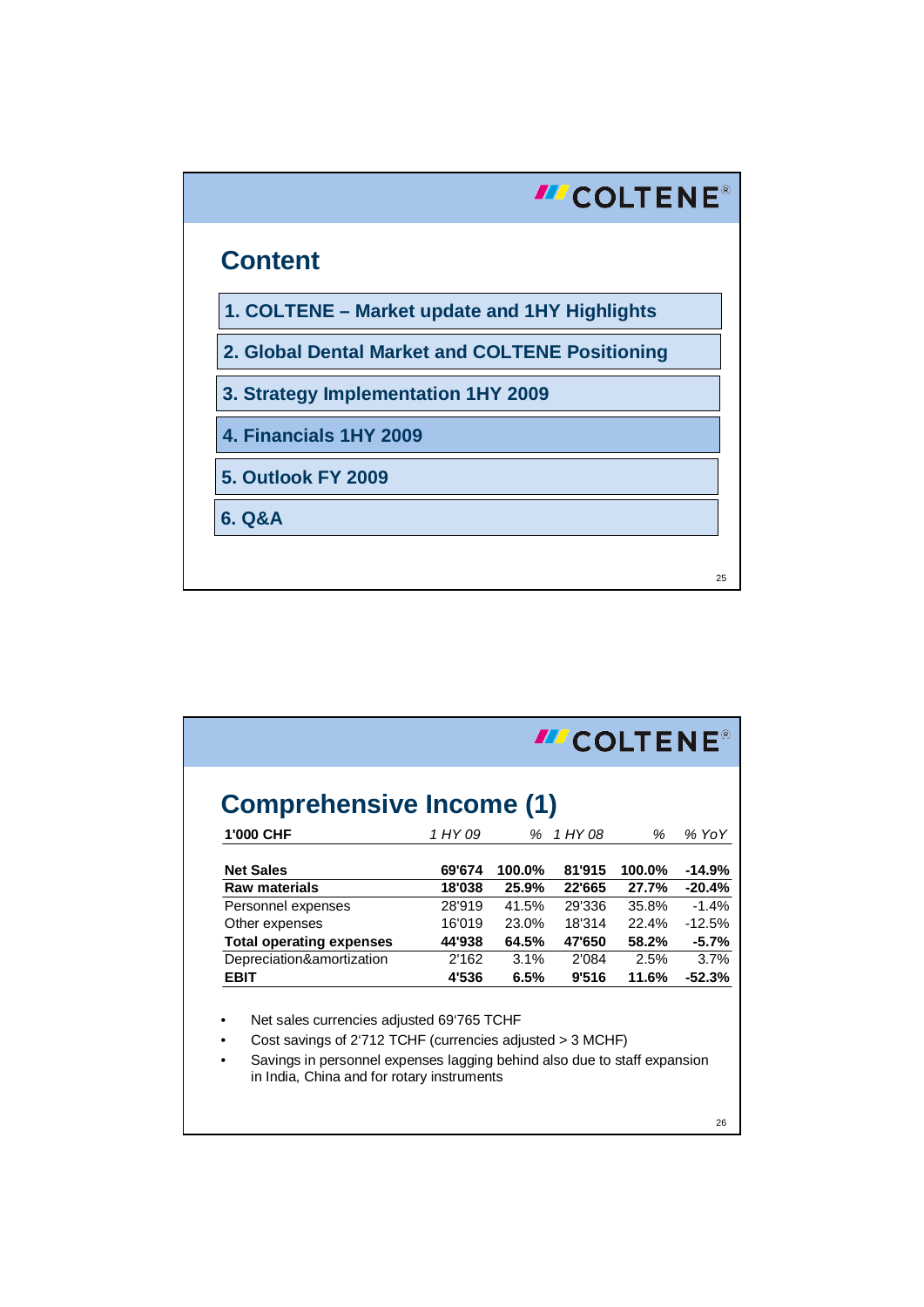| <b>Comprehensive Income (2)</b><br>1'000 CHF | 1 HY 09 | %       | 1 HY 08  | %        | % YoY     |
|----------------------------------------------|---------|---------|----------|----------|-----------|
|                                              |         |         |          |          |           |
| <b>EBIT</b>                                  | 4'536   | 6.5%    | 9'516    | 11.6%    | $-52.3%$  |
| Financial result (net)                       | 1'157   | 1.7%    | $-571$   | $-0.7%$  |           |
| Net profit before tax                        | 5'693   | 8.2%    | 8'945    | 10.9%    | $-36.4%$  |
| Tax expenses                                 | -1'482  | $-2.1%$ | -1'959   | $-2.4\%$ | $-24.3%$  |
| Net profit cont. operations                  | 4'211   | $6.0\%$ | 6'986    | 8.5%     | $-39.7%$  |
| Profit discont. operations                   | 0       | $0.0\%$ | 29'700   | 36.3%    |           |
| <b>Profit for the period</b>                 | 4'211   | $6.0\%$ | 36'686   | 44.8%    | $-88.5%$  |
| Fx translation foreign operation             | 1'858   | 2.7%    | $-6'412$ | $-7.8\%$ |           |
| <b>Comprehensive income</b>                  | 6'069   | 8.7%    | 30'274   | 37.0%    | $-80.0\%$ |

27

| <b>Cash Flow Statement</b>                           |          |         |          |       |
|------------------------------------------------------|----------|---------|----------|-------|
| 1'000 CHF                                            | 1 HY 09  | %*      | 1 HY 08  | %*    |
| CF from operations**                                 | 1'756    | 2.5%    | 10'899   | 13.3% |
| Purchase & proceeds PPE**                            | $-4'244$ |         | $-1'798$ |       |
| Purchase fin. & intangibles**                        | $-351$   |         | $-179$   |       |
| Purchase of subsidiaries**                           | O        |         | O        |       |
| <b>CF from investments**</b>                         | -4'595   |         | $-1'977$ |       |
| FCF prior acquisitions**                             | $-2'839$ | $-4.1%$ | 8'922    | 10.9% |
| *: in % of net sales; **: continuing operations only |          |         |          |       |
| Free cash flow below expectations:                   |          |         |          |       |
| Relatively low result                                |          |         |          |       |
| Cash tied up in NWC<br>$\bullet$                     |          |         |          |       |
| Investments in rotary instruments business           |          |         |          |       |
| Action plan to reduce NWC implemented                |          |         |          |       |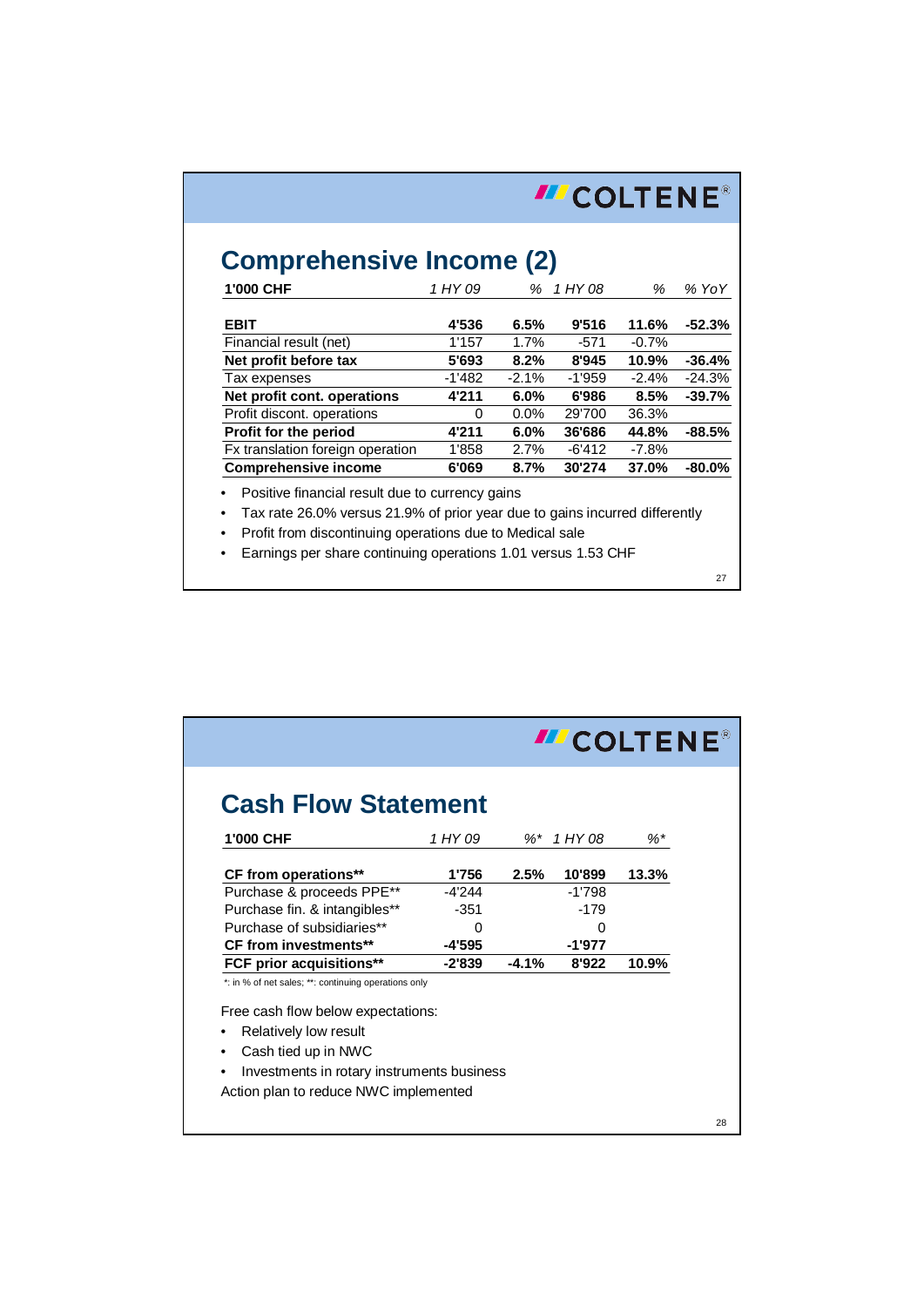|                                       | <b>III COLTENE®</b> |                  |       |  |  |
|---------------------------------------|---------------------|------------------|-------|--|--|
| <b>Balance Sheet</b>                  |                     |                  |       |  |  |
| 1'000 CHF                             | 30.06.09            | 31.12.08         |       |  |  |
| Cash & cash equivalents               | 13'183              | 11'121           |       |  |  |
| Receivables                           | 40'950              | 43'090           |       |  |  |
| Inventory                             | 38'190              | 32'294           |       |  |  |
| Property, plant & equipment           | 33'825              | 31'118           |       |  |  |
| Financial, intangible & tax assets    | 44'843              | 43'849           |       |  |  |
| <b>Total assets</b>                   | 170'991             | 161'472          |       |  |  |
| Payables & short term liabilities     | 19'962              | 39'543           |       |  |  |
| Bank loans & other loans              | 43'406              | 2'640            |       |  |  |
| Other long term liabilities           | 6'190               | 6'128            |       |  |  |
| Equity (equity ratio)                 | 101'433             | 59.3%<br>113'161 | 70.1% |  |  |
| <b>Total liabilities &amp; equity</b> | 170'991             | 161'472          |       |  |  |

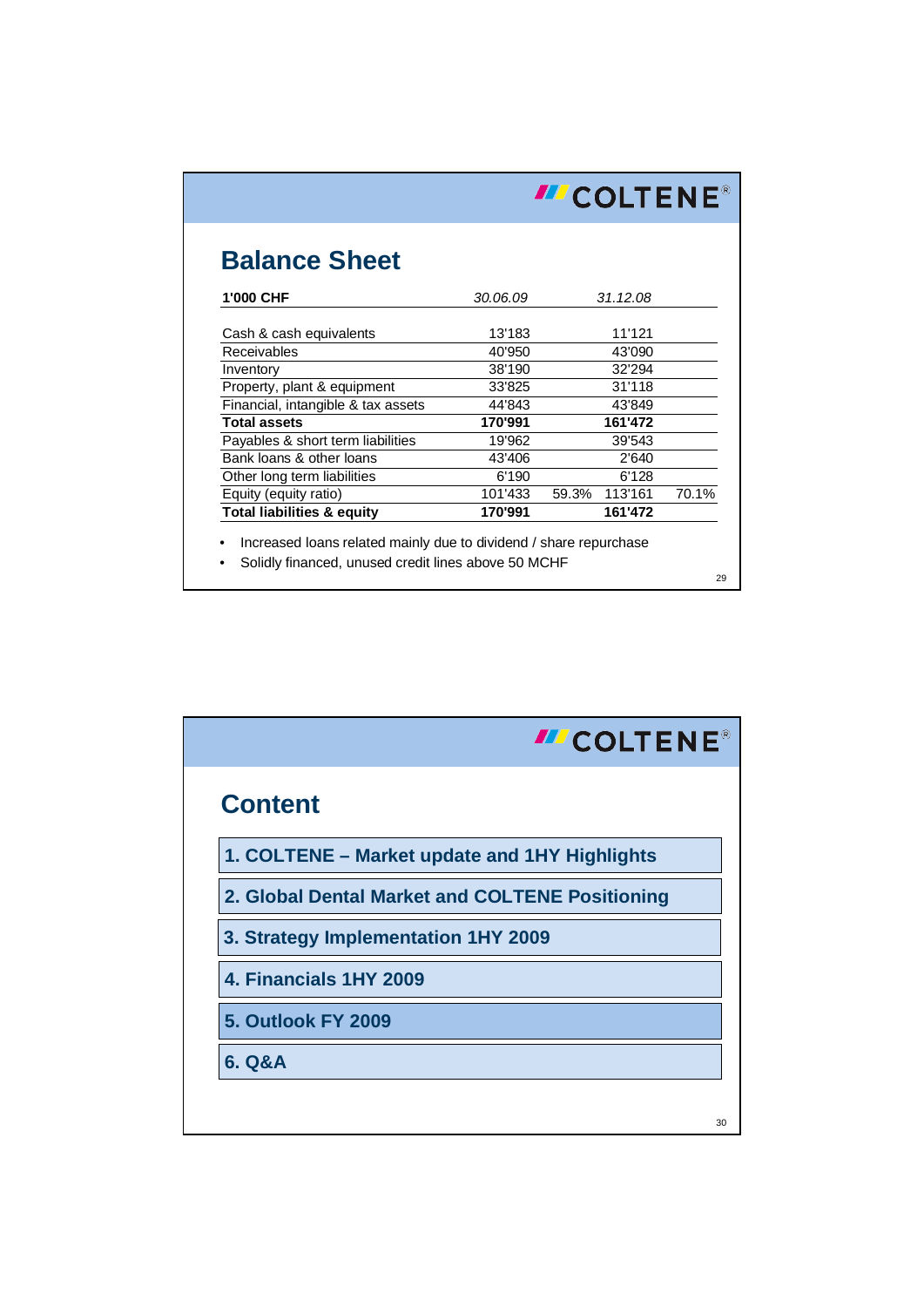